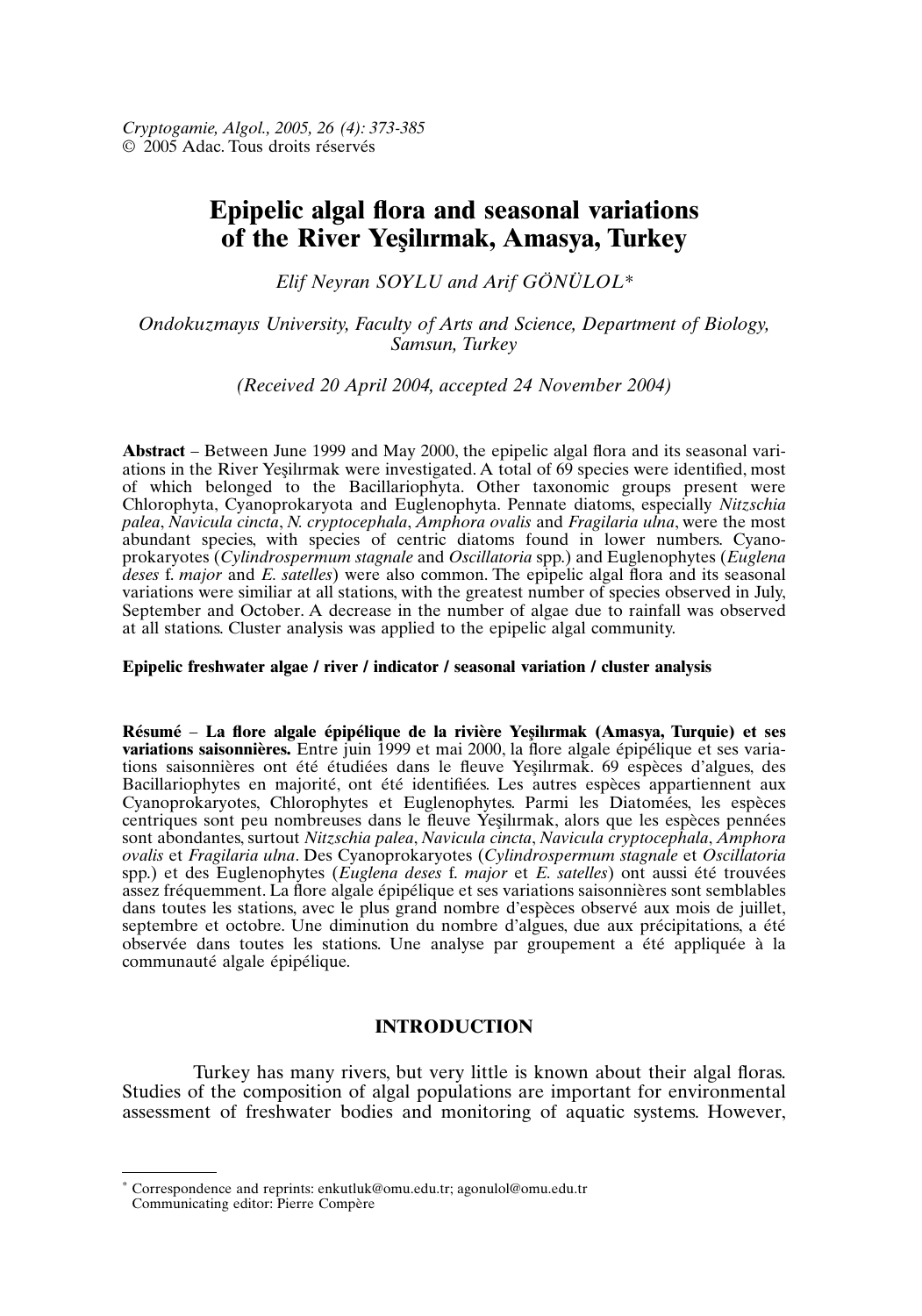before algae can be used as indicators of water quality (e.g., as part of the biological monitoring requested by the European Water Framework Directive), investigations of the species composition are necessary. In recent years, studies on the Turkish planktonic algal flora have increased, but, in contrast, the picture of the riverine epipelon is less clear. The main aims of this study were to contribute to the documentation of the largely unknown epipelic algal flora of Turkey, and to determine the community structure and seasonal variations of the epipelon in the River Yesilırmak.

Studies on the algae of the River Yeşilirmak were first undertaken in the city centre of Tokat. In these studies the diatom flora (Altuner & Pabuçcu, 1996), the planktonic algal flora (Pabuçcu & Altuner, 1998) and the benthic algal flora (Pabuçcu & Altuner, 1999) were investigated. Seasonal variations of phytoplankton were investigated in the city centre of Amasya (Soylu & Gönülol, 2003). In addition, the algal flora and ecology of the Suat Uğurlu Dam lake (Yazıcı  $\&$ Gönülol, 1994), and the algal flora and seasonal variations of the Hasan Uğurlu Dam lake (Gönülol & Obalı, 1998), which was built on the River Yeşilirmak, were also investigated.

It is well known that diatoms are sensitive to a wide range of limnological and environmental variables, and that their community structure may quickly respond to changing physical, chemical and biological conditions in the environment (Mooser *et al*., 1996). Due to their siliceous cell walls they can be easily sampled and preserved, hence providing a permanent record against which to assess short- or longterm change (Cox, 1991; Smol, 1992; Jüttner *et al*., 1996). Also, their taxonomy is well known and their responses to pollutants appears to be consistent in different geographical regions (Kawecka, 1981; Sabater *et al*., 1987; Nather Khan, 1991; Katoh, 1991; Rushforth & Brock, 1991, Jüttner *et al*., 1996).Their ubiquitous distribution in the aquatic environment and responsiveness to water quality have made diatoms a popular biological indicator of river health in Europe and North America, and increasingly in Australia. In Central Europe, the use of algae for monitoring water quality has a very long tradition and recently algae have begun to be used for this purpose worldwide. Algal indicators are effective monitoring tools. If chemical monitoring is limited, the use of diatoms for monitoring will be invaluable in remote locations subjected to pronounced change (Jüttner *et al*., 1996).

### **MATERIALS AND METHODS**

#### *Study Area*

The River Yesilirmak originates at an altitude of 2801m on the western slope of Mount Köse, and after a 519 km run flows into the Black Sea over the plain of Carsamba-Samsun. Kelkit, Çekerek, Mecitözü and Tersakan are tributaries of the River Yesilirmak. Water input is mostly from precipitation and underground water. The average annual flow rate is  $182.8 \text{ m}^3$  /s. The river basin covers an area of approximately 35958 km2 and includes various deposits of different ages.These deposits are the tertiary sediments, crystaline sediments and alluvional deposits (Tekin, 1997).

The climate regime of the area is characterised by the transition from the climate of the Middle Black Sea Region to that of Central Anatolia.The data used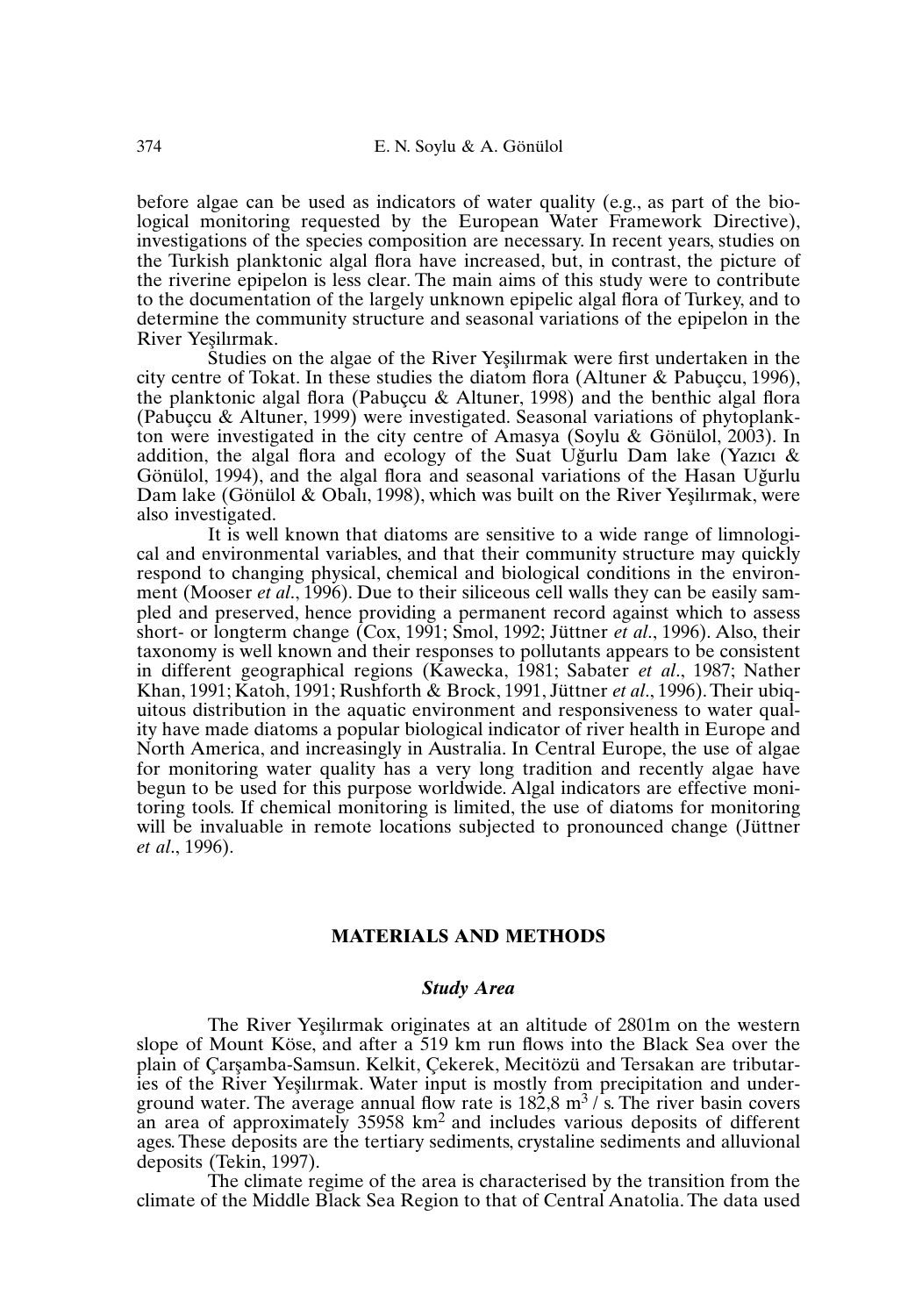were obtained from the meteorological station in Amasya. In Amasya the average annual temperature from 1967 to 1999 was 13.9°C; the average minimum temperature was  $-0.6^{\circ}$ C (December). The annual average rainfall was 397.5 mm (Anonymous, 2000).

The rivers and streams of the Yesilirmak plain are subjected to the impact of agriculture and industrial activities. The most important stresses on rivers and streams in the Yesilirmak plain are organic enrichments (discharge of untreated sewage), nutrients, heavy metals, pathogenic agents, pesticides, herbicides and physical changes produced by canalisation.

The three sites sampled are shown on Fig. 1. The water depth did not exceed one metre except in rainy seasons at all stations. Station 1 is situated about 2 km from the city centre towards Tokat. It is covered with thin sandy sediments. The River Yeşilırmak receives lower loads of pollutants in this station since it is located in an area with a low density of population and low industrial developments, but agricultural runoff influences the River Yesilirmak. Station 2 is within Amasya city centre, near the city stadium. Population densities are high and sewage discharges directly into the river. The sampling area is covered with bushy trees and the ground is shaded. Station 3 is in the centre of Amasya, near a bridge



Fig. 1. Location of the study site, the River Yesilirmak at Amasya, Turkey.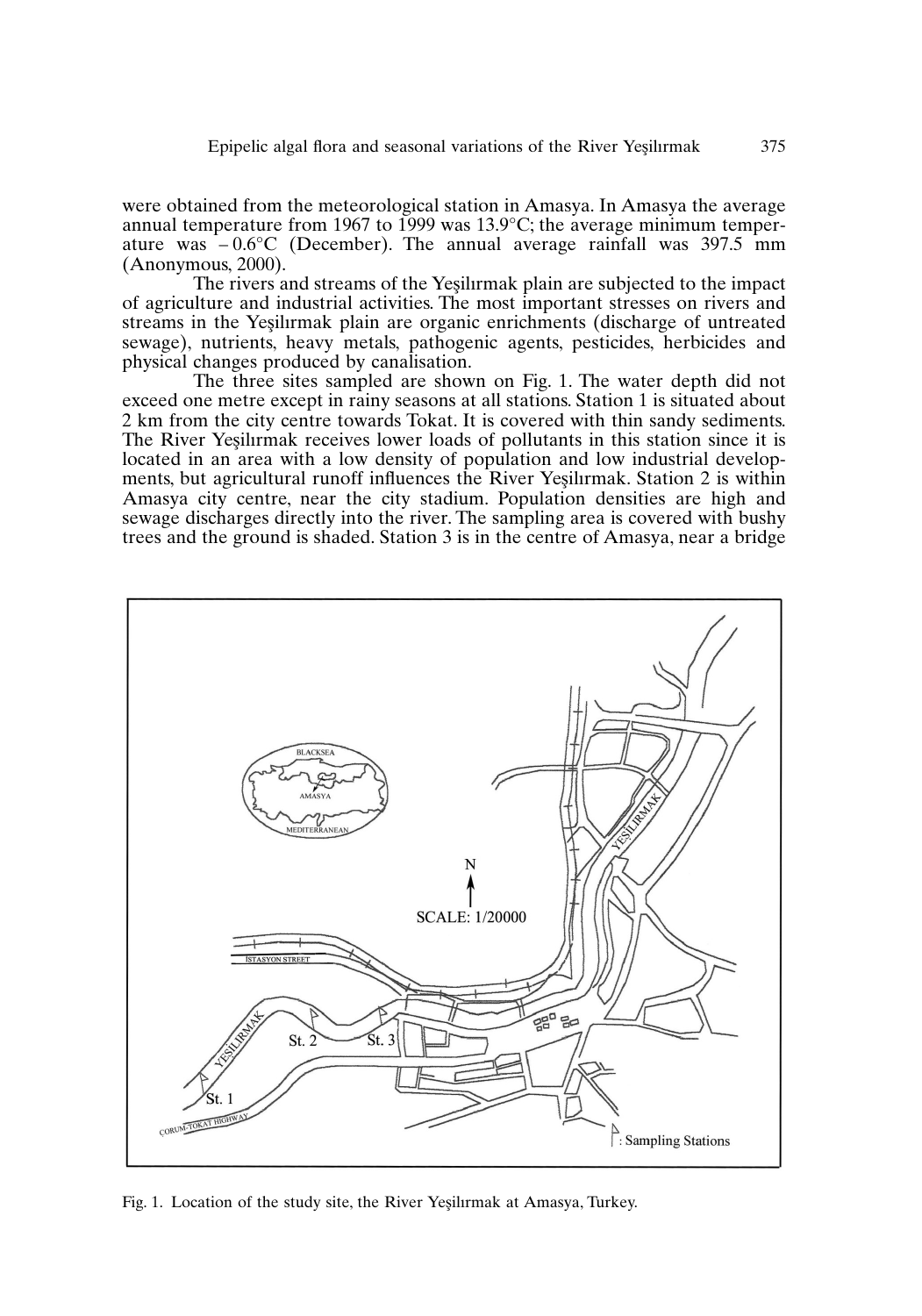in I . stasyon Street. There are fruit trees on both sides of the river and clayey-sandy silt. Population densities are high. As Jenkins *et al*. (1995) and Jüttner *et al*. (1996) point out, untreated seawage input leads to organic enrichment and deoxydation and agricultural run off from fertilizers increases nutrient loadings.

The three stations along the river were sampled monthly between June 1999 and May 2000. The algal community was sampled by means of a glass tube 0.8 cm in diameter and 1 metre in length. The pipe was moved in a circular direction over the surface of sediment, releasing the tumb to take up sediment.Samples were transferred into plastic bottles and fixed with 5% formalin. Prior to counting the samples were homogenized at low speed until the sediment was througly mixed and was of uniform consistency. At least three water-mounted slides were examined for algae and living diatoms from every station to obtain an estimate of algal relative abundance (Round, 1953; Sládečkova, 1962). At least 600 algal cells were counted at  $600 \times$  magnification. Permanent slides for the identification of diatoms were prepared from the same sample after boiling in a 1:1 mixture of concentrated  $H_2SO_4$  and  $HNO_3$ . The acid cleaned diatoms were mounted in Naphrax high refractive index medium (Round, 1953). Identifications were carried out at 1000× magnification.

Taxonomic identifications were performed following John *et al*. (2003), Krammer & Lange-Bertalot (1986; 1991a, b; 1999); Komárek & Anagnostidis (1986, 1989, 1999); Anagnostidis & Komárek (1988); Komárek *et al*. (1998); Huber Pestalozzi (1969, 1972).

The epipelic algal community data were analysed by cluster analysis (complete linkage method). This technique was applied to Bray-Curtis' dissimilarity matrices computed on abundance values. Square root transformation of the original data was applied to reduce the weight of the most abundant species. The cluster analysis was performed with BioDiversity Professional 2.0.

## **RESULTS**

A total of 69 species of epipelic algae was found: 45 Bacillariophyta, 11 Cyanoprokaryota, 7 Euglenophyta and 6 Chlorophyta. The list of species is given in Table 1. The environmental variables are shown in Table 2. The sampling sites were considered as a whole and the minimum, maximum and average values are listed.

Diatoms dominated the epipelic algae. The greatest number of diatoms was observed in autumn (October and December at St. 3 with 33 species, October and November at St. 2 with 31 species, October at St. 1 with 29 species).The lowest richness was observed at St. 1 and St. 2 in June, at St. 3 in May. The number of diatom species was high, especially in July, September and October. The number of Cyanoprokaryota species started to increase at St. 1 and St. 3 in October, at St. 2 in November.The species richness of other divisions did not show seasonal variation.

Total cell number of epipelic algae community showed different seasonal trends at the different sampling stations (Fig. 2). Until October, St. 2 and St. 3 were similar, but then there was an increase in the number of species at St. 2, against a decrease at St. 3. While maximum numbers were observed at St. 2 and St. 3 (139095 and 84666 cells per cm<sup>2</sup>, respectively) in September, a minimum number was found at St. 1 (334 cells per  $\text{cm}^2$ ) in June. Peaks of epipelon were recorded during summer and winter in St. 1 (June and October). Total cell number reached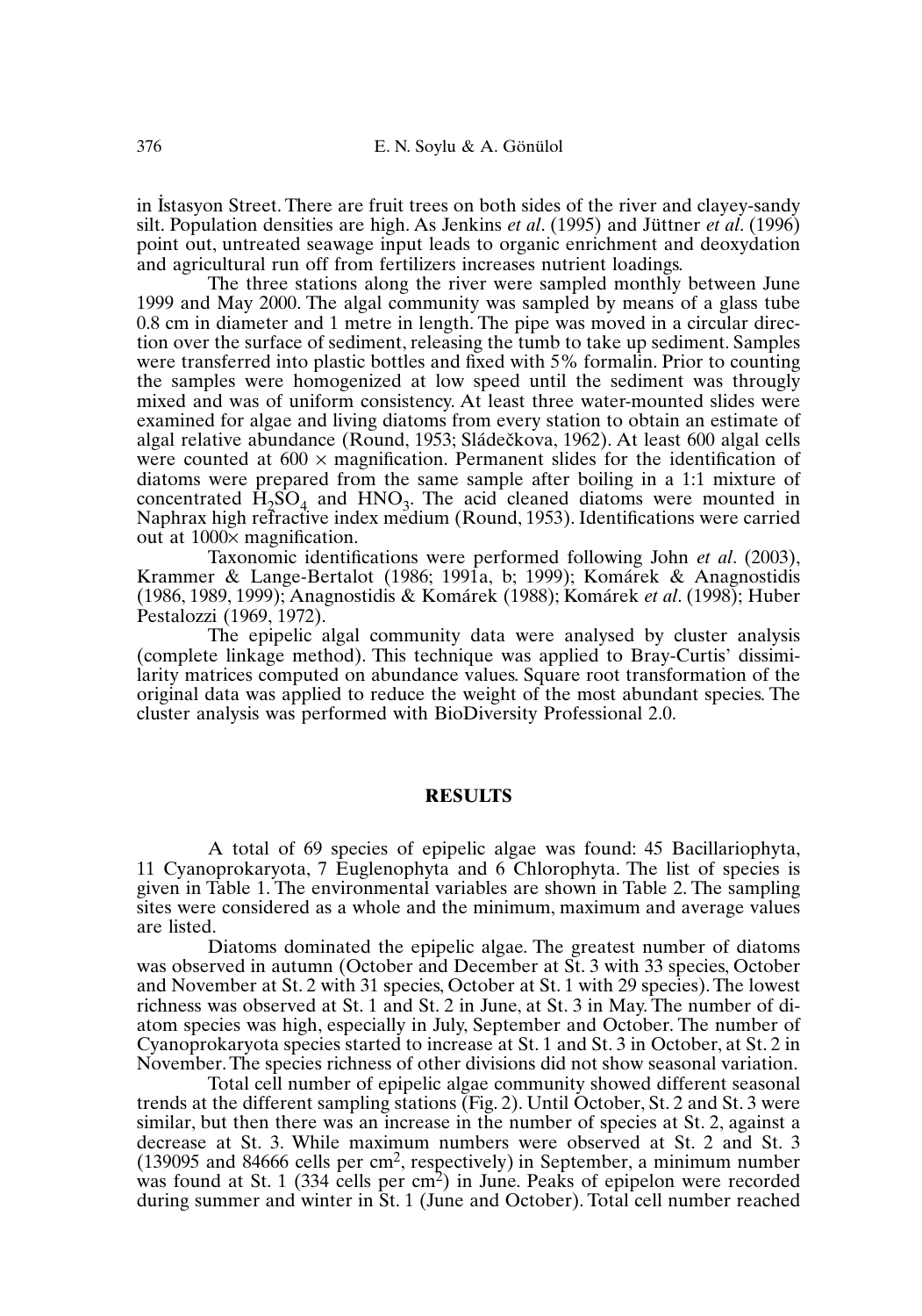|                                                                                        | St.1                             | St. 2  | St.3            |
|----------------------------------------------------------------------------------------|----------------------------------|--------|-----------------|
|                                                                                        |                                  |        |                 |
| Bacillariophyta                                                                        |                                  |        |                 |
| Achnanthes lanceolata (Breb.) Grun.                                                    | $\begin{array}{c} + \end{array}$ | $^{+}$ | $^{+}$          |
| Amphora ovalis Kütz.                                                                   | $^{+}$                           | $^{+}$ | $+$             |
| Amphora veneta Kütz.                                                                   | $^{+}$                           | $^{+}$ | $^{+}$          |
| Cocconeis pediculus Ehr.                                                               | $^{+}$                           | $^{+}$ | $\! + \!\!\!\!$ |
| Cocconeis placentula Ehr.                                                              | $^{+}$                           | $^{+}$ | $^{+}$          |
| Cymatopleura solea (Brėb.) W. Smith                                                    | $^{+}$                           | $+$    | $+$             |
| Cymbella affinis Kütz.                                                                 | $^{+}$                           | $^{+}$ | $\! + \!\!\!\!$ |
| Cymbella cymbiformis C.Agardh                                                          |                                  | $^{+}$ |                 |
| Cymbella ventricosa C.Agardh                                                           |                                  | $^{+}$ | $\! + \!\!\!\!$ |
| Diatoma vulgaris Bory                                                                  |                                  |        | $^{+}$          |
| Diploneis ovalis (Hilse) Cleve                                                         |                                  | $\! +$ |                 |
| Fragilaria ulna (Nitz.) Lange-Bertalot                                                 | $^{+}$                           | $^{+}$ | $^{+}$          |
| Fragilaria ulna var. acus (Kütz.) Lange-Bertalot                                       | $^{+}$                           | $^{+}$ | $\! + \!\!\!\!$ |
| Gomphonema olivaceum (Horn.) Brėb. var. olivaceum<br>Gomphonema parvulum (Kütz.) Grun. | $^{+}$                           | $^{+}$ | $^{+}$<br>$+$   |
| Gyrosigma acuminatum (Kütz.) Rabenh.                                                   | $^{+}$                           | $^{+}$ | $^{+}$          |
| Gyrosigma scalproides (Rabh.) Cleve                                                    | $^{+}$                           | $^{+}$ | $^{+}$          |
| Melosira varians C. Agardh                                                             | $^{+}$                           | $^{+}$ | $\! + \!\!\!\!$ |
| Meridion circulare (Grev.) C.Agardh                                                    |                                  |        | $^{+}$          |
| Navicula capitata var. hungarica (Grun.) Ross                                          | $^{+}$                           | $\! +$ |                 |
| Navicula cincta (Ehr.) Kütz.                                                           | $^{+}$                           | $^{+}$ | $^{+}$          |
| Navicula capitatoradiata Germain                                                       | $^{+}$                           | $^{+}$ | $+$             |
| Navicula cuspidata Kütz. var. cuspidata                                                | $^{+}$                           | $^{+}$ | $^{+}$          |
| Navicula elginensis (Gregory) Ralfs                                                    | $^{+}$                           |        | $+$             |
| Navicula radiosa Kütz.                                                                 | $^{+}$                           | $^{+}$ | $^{+}$          |
| Navicula rhynchocephala Kütz.                                                          | $^{+}$                           | $^{+}$ | $\! + \!\!\!\!$ |
| Navicula tripunctata (O.F.Müll.) Bory                                                  | $^{+}$                           |        |                 |
| Navicula veneta Kütz.                                                                  |                                  | $^{+}$ |                 |
|                                                                                        | $^{+}$                           | $^{+}$ | $^{+}$          |
| Nitzschia acicularis (Kütz.) W. Smith                                                  | $^{+}$                           | $^{+}$ | $+$             |
| Nitzschia amphibia Grun.                                                               | $^{+}$                           | $^{+}$ | $^{+}$          |
| Nitzschia constricta (Nitz.) W. Smith<br>Nitzschia palea (Kütz.) W. Smith              | $^{+}$                           | $^{+}$ | $\! + \!\!\!\!$ |
|                                                                                        | $^{+}$                           | $^{+}$ | $^{+}$          |
| Nitzschia sigmoidea (Ehr.) W. Smith                                                    | $^{+}$                           |        | $\! + \!\!\!\!$ |
| Nitzschia vermicularis (Kütz.) Hantzsch.                                               | $^{+}$                           | $+$    | $\! + \!\!\!\!$ |
| Oxyneis binalis (Ehr.) Round                                                           | $\ddot{}$                        |        |                 |
| Pinnularia biceps W. Gregory                                                           | $\overline{+}$                   |        |                 |
| Pinnularia brebissonii (Kütz.) Rabenh.                                                 | $^{+}$                           | $^{+}$ |                 |
| Rhoicosphenia curvata (Kütz.) Grun.                                                    |                                  | $^{+}$ |                 |
| Sellaphora pupula (Kütz.) Mereschowsky                                                 | $^{+}$                           | $^{+}$ | $^{+}$          |
| Stauroneis smithii Grun.                                                               | $^{+}$                           | $^{+}$ |                 |
| Surirella brebissonii Krammer & Lange-Bertalot                                         |                                  |        |                 |
| var. kuetzingii Krammer & Lange-Bertalot                                               | $^{+}$                           | $^{+}$ | $^{+}$          |
| Surirella linearis W. Smith var. helvetica (Brun) Meister                              | $^{+}$                           | $^{+}$ | $^{+}$          |
| Surirella ovalis Breb.                                                                 | $^{+}$                           | $^{+}$ |                 |

Table 1. List of algae present in the epipelon and their occurrence at the stations.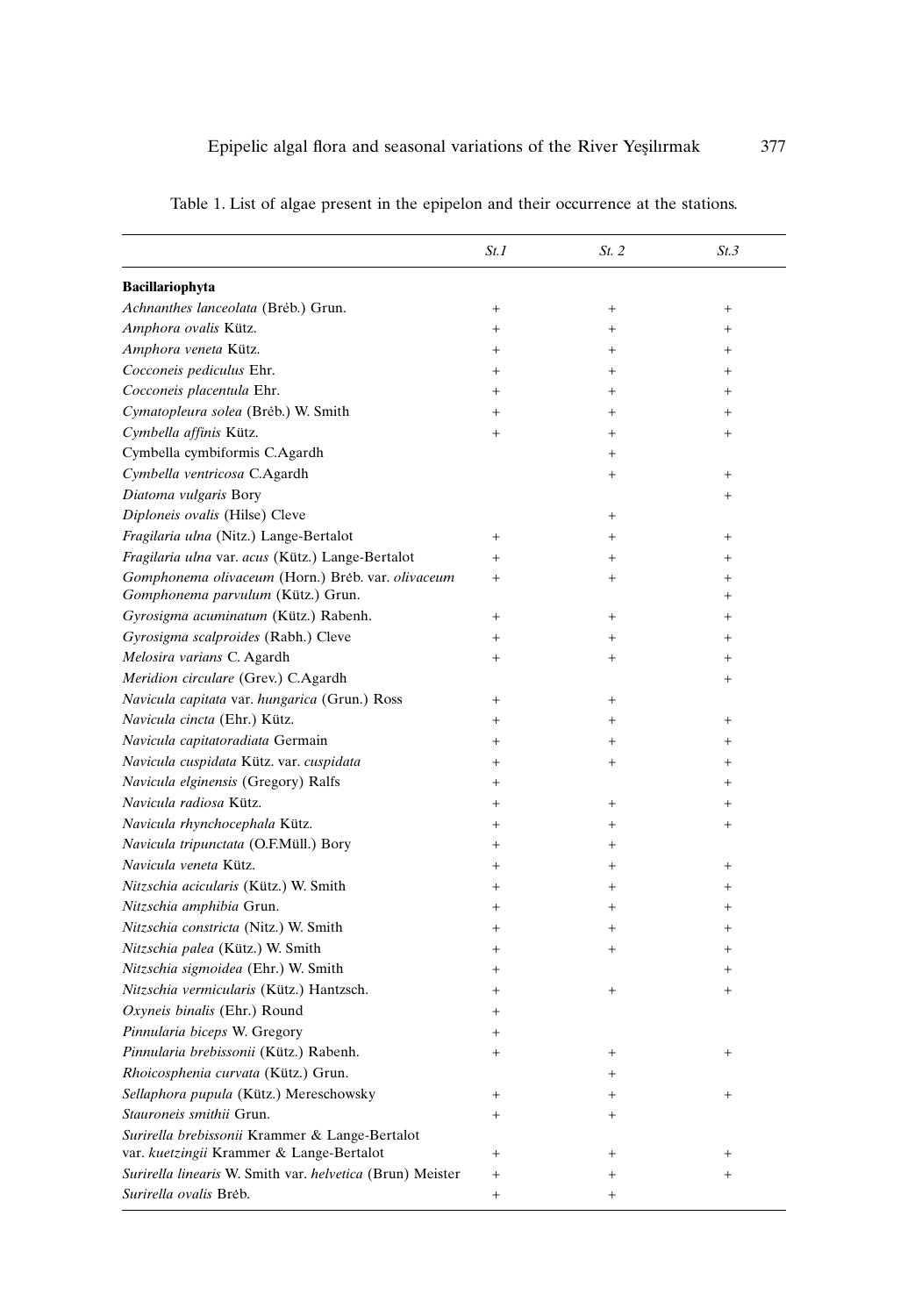|                                                   | St.1   | St. 2  | St.3   |
|---------------------------------------------------|--------|--------|--------|
| Chlorophyta                                       |        |        |        |
| Cosmarium lundellii Delp.                         | $^{+}$ | $+$    | $+$    |
| Spirogyra ellipsospora Transeau                   |        | $+$    | $^{+}$ |
| Spirogyra varians (Hass.) Kütz.                   |        |        | $\pm$  |
| Tetraedron regulare Kütz.                         |        |        | $^+$   |
| Ulothrix subtilissima Rabenh.                     |        | $^{+}$ | $^{+}$ |
| Cyanoprokaryota                                   |        |        |        |
| Anabaena catenula (Kütz.) Born. et. Flah.         | $^{+}$ | $+$    | $+$    |
| Anabaena sp.                                      | $\pm$  |        |        |
| Cylindrospermum stagnale (Kütz.) Born. et Flah.   | $^{+}$ | $+$    | $^{+}$ |
| Jaaginema lemmermannii (Woloszynska) Anagnostidis |        |        |        |
| & Komárek                                         | $^{+}$ | $+$    | $^{+}$ |
| Merismopedia glauca (Ehr.) Naeg.                  |        | $^{+}$ |        |
| Oscillatoria curviceps C. Agardh ex Gomont        | $^{+}$ | $+$    | $^{+}$ |
| Oscillatoria guttulata Van Goor                   | $^{+}$ | $^{+}$ | $^+$   |
| Phormidium acutissimum (C. Agardh ex Gomont)      |        |        |        |
| Anagnostidis & Komárek                            | $^{+}$ | $+$    | $^{+}$ |
| Phormidium tenue (Gomont) Anagnostidis & Komarek  | $^{+}$ | $^{+}$ | $^{+}$ |
| Pseudanabaena limnetica Lemmerm.                  | $^{+}$ | $^{+}$ | $^+$   |
| Spirulina major (Kütz.) Gomont                    | $^{+}$ | $^{+}$ | $^{+}$ |
| Euglenophyta                                      |        |        |        |
| Euglena deses f. major Popowa                     | $^{+}$ | $^{+}$ | $^{+}$ |
| Euglena minuta Prescott                           | $^{+}$ | $+$    | $^{+}$ |
| Euglena satelles Brasl.-Spect.                    | $^{+}$ | $^{+}$ | $^+$   |
| Euglena pseudoviridis Chod.                       | $^{+}$ |        | $^{+}$ |
| Euglena viridis Ehr.                              | $^{+}$ | $+$    | $\pm$  |
| Phacus acuminatus A. Stokes                       |        | $^{+}$ | $^{+}$ |
| Phacus arnoldii Swir.                             |        | $^{+}$ | $^{+}$ |

Table 1. List of algae present in the epipelon and their occurrence at the stations. *(suite)*

Table 2. Variation of the most important environmental characteristics in the river River Yeşilırmak at Amasya. This table was based on the data taken by Tekin (1997).

| Variable                                    | Minimum | Maximum | Average |
|---------------------------------------------|---------|---------|---------|
| Dissolved $O_2$ (mg $l^{-1}$ )              | 3.7     | 9.6     | 6.6     |
| pH                                          | 7.3     | 8.6     | 7.9     |
| Conductivity ( $\mu$ S cm <sup>-1</sup> )   | 600     | 1700    | 1150    |
| Alkalinity (mg $l^{-1}$ CaCO <sub>3</sub> ) | 140     | 610     | 375     |
| $Ca^{2+}$ (mg $l^{-1}$ )                    | 51.2    | 142.4   | 96.8    |
| $Mg^{2+}$ (mg l <sup>-1</sup> )             | 8.2     | 63.6    | 35.9    |
| $PO43$ (mg l <sup>-1</sup> )                | 0.07    | 1.18    | 0.62    |
| $NH_{3}N$ (mg $l^{-1}$ )                    | 0.01    | 3.38    | 1.69    |
| $SO_4^{2-}$ (mg l <sup>-1</sup> )           | 224.5   | 453.5   | 339     |
| $NO_3^-$ (mg $l^{-1}$ )                     | 5.5     | 29.6    | 17.5    |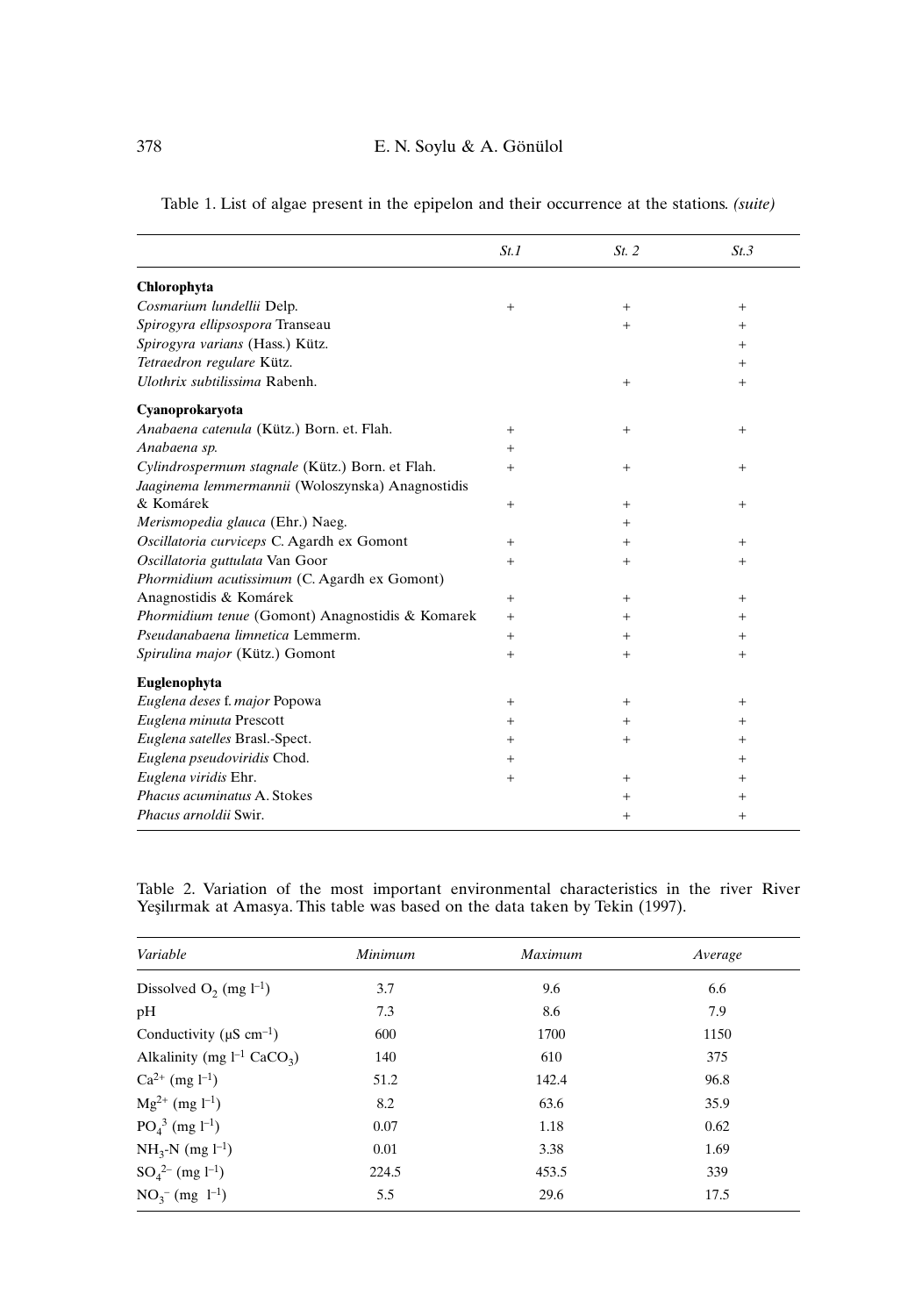

Fig. 2. Temporal, spatial variations in the total cell number (cells/cm<sup>2</sup>) of epipelic algae and comparison of epipelon composition at three sampling sites of the River Yeşilirmak.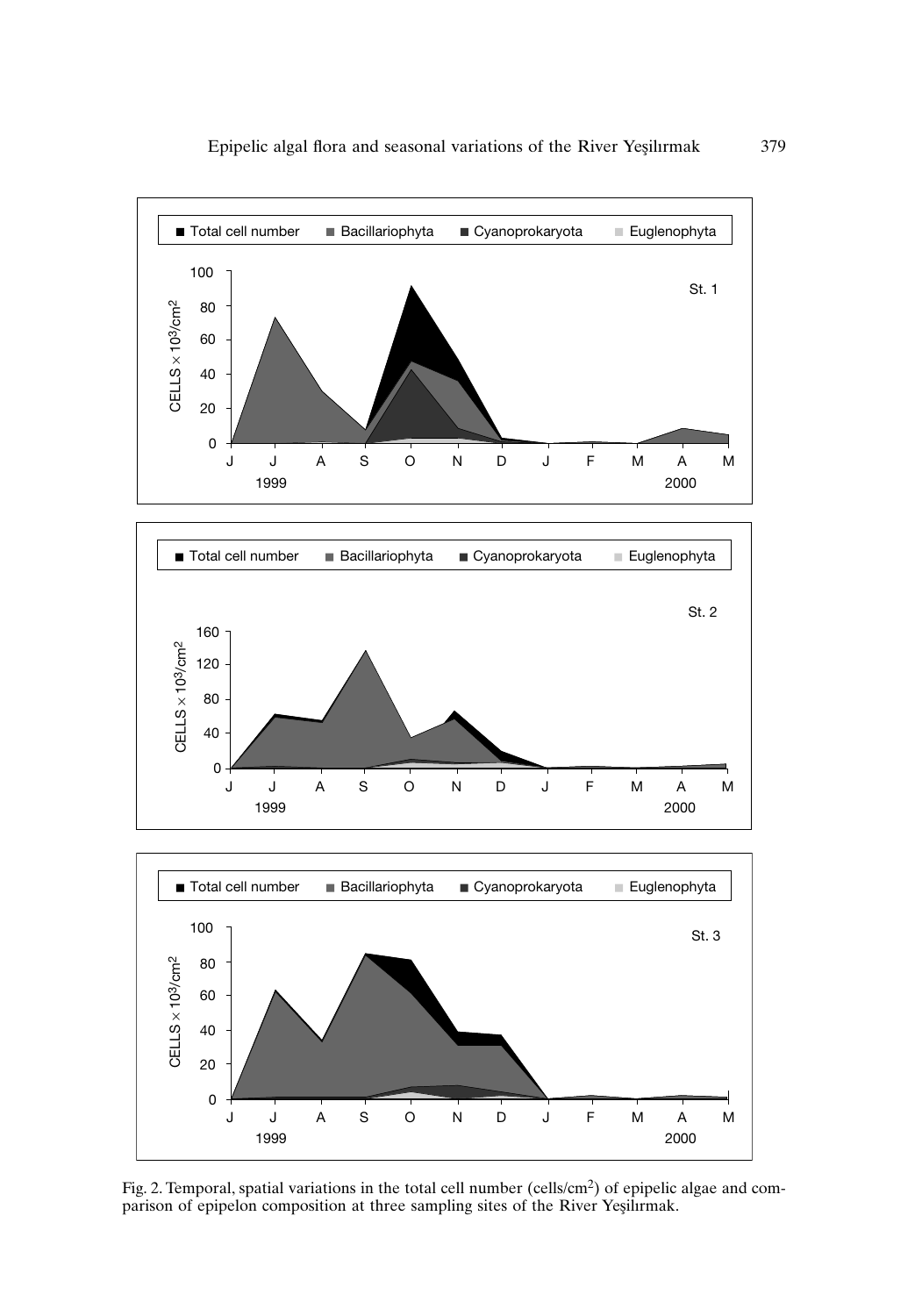the highest level at St. 2, with 139095 cells per  $\text{cm}^2$  in September. Bacillariophyta comprised 99.8% of the overall assemblage. Cyanoprokaryota reached its maximum level (5450 cells per cm<sup>2</sup>) in St. 1, comparatively to the Bacillariophyta in October. Euglenophyta showed small variations between September and January.

*Navicula* spp. and *Nitzschia* spp. were always recorded and *Fragilaria* spp. were usually found at all stations. *Amphora* spp. were usually found at St. 1, sometimes at St. 2 and St. 3. *Gyrosigma* spp., *Pinnularia* spp*., Cocconeis* spp., *Cymatopleura solea* and *Euglena* spp. were sometimes recorded at all sampling stations. *Melosira varians,* a centric diatom, and *Achnanthes lanceolata,* a pennate diatom, were found to be rare at the three sampling stations. Additionally *Amphora ovalis, Navicula rhynchocephala, Nitzschia constricta, Stauroneis smithii, Pinnularia brebissonii* were rare.

*Nitzschia palea* reached its highest relative abundance at St. 1, contributing 90.2% of all algae in July.While *Nitzschia palea* was dominant, *Navicula cincta*, *N. cryptocephala*, *Nitzschia amphibia* were subdominant at all stations in summer. Algal densities were rather low in February, March, April, May, and no algae were found in January and March due to rainfall.

*Cosmarium* spp. at St. 2 and *Ulothrix subtilissima* at St. 1 were scarce. *Cylindrospermum stagnale* reached highest relative abundance (31143 cells per cm<sup>2</sup> ) contributing 40% of the assemblage at St. 1 in October.This species was generally found at St. 1 but was rare at St. 2 and St. 3. *Anabaena* spp. and *Spirulina major* were sometimes found at St. 2.

The diagram obtained by cluster analysis indicates that at the lowest hierarchical level two clusters are clearly separated at St. 1 (Fig. 3). The first one is formed by summer, winter and spring samples by the absolute prevalance of *Nitzschia palea* and *Navicula cryptocephala.* The association between April and May samples is most significant, with bonds to February, and to a lesser degree, December. This group is characterized by the decline of *Cymatopleura solea* and *Gyrosigma acuminatum.* The second group includes summer and autumn samples and is characterized by the dominance of *Nitzschia palea* together with *Oscillatoria guttulata*. In St. 2 a cluster diagram was constitued by two assemblages at the lowest hierarchical level. The first one is formed by only summer samples, characterized by a high development of *Nitzschia palea.* The second group is a large cluster formed by all season samples and is characterized by the dominance of *Navicula cryptocephala, Navicula cincta* and *Nitzschia palea.* The associations between August and September, February and April samples are most significant. Two clusters are separated at the lowest hierarchical level in St. 3. The first group includes summer, winter and spring samples and is characterized by the dominance of *Nitzschia palea* together with *Navicula cincta.* The second one is formed by summer, autumn and winter by the absolute prevalance of *Nitzschia palea* and *Navicula cryptocephala.* The asssociation between November and December samples is most significant.

## **DISCUSSION AND CONCLUSIONS**

In this study, community variation between habitats was not marked, and was confined to fluctuations in the relative abundances of a few species. The River Yesilirmak was characterised by low abundance of epipelic algae during the sampling periods.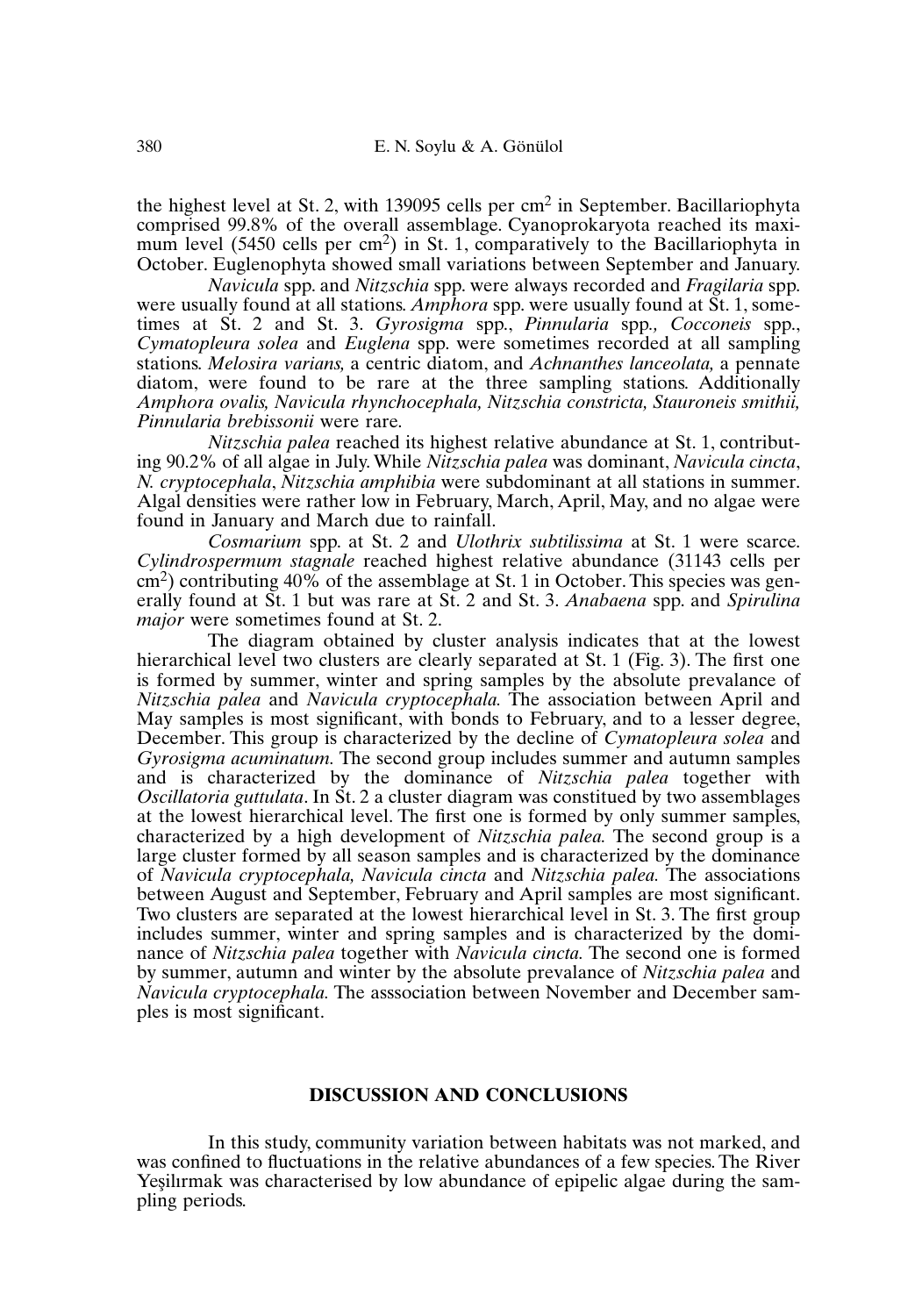

Fig. 3. Dendrograms for hierarchical clustering of the months samples in the River Yeşilırmak. The samples were clustered based on Bray-Curtis similarity using the complete linkage method in the period 2000-2001.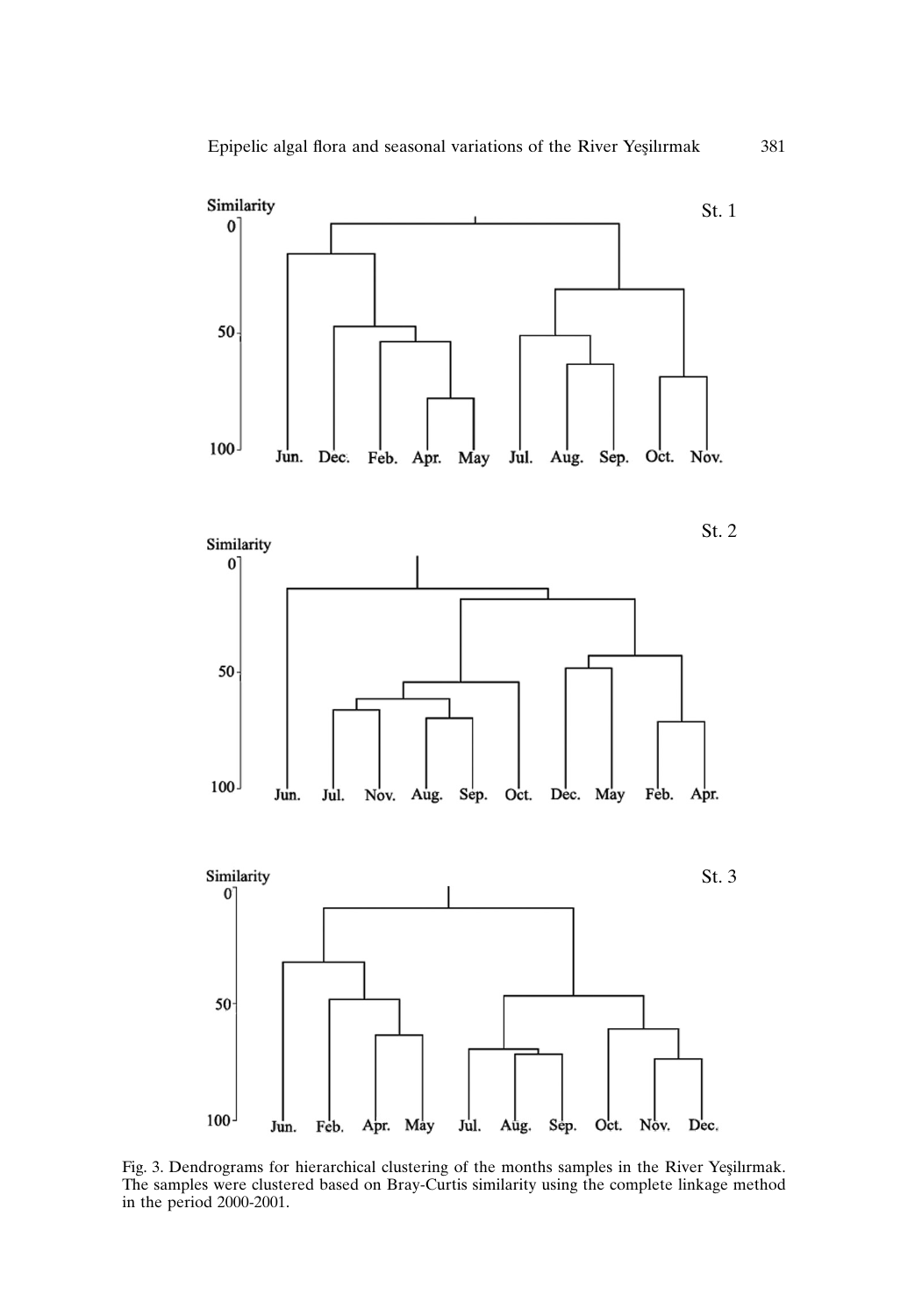Diatoms were also dominant in the studies of other Turkish rivers (Altuner, 1988; Altuner & Gürbüz, 1989; Arslan & Gönülol, 1992; Altuner & Pabuçcu, 1996). Pennate diatoms were dominant, forming 65% of the epipelic algal flora. The most common species were *Nitzschia palea, Navicula cincta, N. rhynchocephala, N. cryptocephala* and *Cocconeis placentula.* Motile diatoms, such as *Nitzschia* and *Navicula,* are abundant in streams dominated by unstable substrata due to presence of disturbances, and thus can reflect sedimentation in streams (Bahls, 1993; Pringle, 1990; Stevenson & Pan, 1999). These species were also common in the River Karasu (Fırat) (Altuner & Gürbüz, 1990), Samsun-. I ncesu Stream (Arslan & Gönülol, 1992), the River Yes¸ilırmak (Tokat) (Pabuçcu & Altuner, 1998) and the River Çekerek (Pabuçcu & Altuner, 1999).

Similar seasonal variations were observed at the different stations where the benthic algal flora of the River Yesilirmak (Amasya) was examined. Algal densities showed a clear decrease at all stations in December. This could be due to the monthly average rainfall reaching its highest level in December (42.8 mm) and the average temperature reaching its lowest level  $(6.3^{\circ}C)$ . In agreement with what has already been suggested by Claps (1996), a reduction in algal population after the spring floods could be seen. The epipelic algal flora of the River Yesilirmak was affected in the same way by the flood in spring. Similar conditions were also observed in Karasu (Fırat) River (Altuner & Gürbüz, 1990) and Meram Stream (Yıldız, 1985). However, floods affected periphyton communities in different ways in a Pampean River in Argentina (Solari  $\&$  Claps, 1996). In our study area two planktonic taxa (*Pseudanabaena limnetica* and *Anabaena catenula*) were found. As the river is shallow the habitats studied were readily mixed with each other. The same phenomenon was also observed in other rivers (Yıldız, 1987; Altuner & Gürbüz, 1989; Pabuçcu & Altuner, 1998).

The algal peak in autumn coincides with the one observed in the River Avon by Aykulu (1982) and in the River Samborombon by Claps (1996). Another algal peak was observed in summer.

Benthic algae are sensitive to environmental variation and thus their species composition should reflect major environmental patterns in this region (Pan *et al*., 1996; Stevenson & Pan, 1999). Diatoms have been used as indicators of environmental conditions in streams (Kutka & Richards, 1996; Pan *et al*., 1996; Stevenson & Pan, 1999). They have also been used as indicators of water pollution in Asian countries, such as Japan (Watanabe *et al*., 1986; Lobo & Kobayasi, 1990; Katoh, 1991; Lobo *et al*., 1995); Nepal (Jüttner *et al*., 1996) and Malaysia (Nather Khan, 1991).

*Nitzschia palea* and *Fragilaria ulna* are common diatoms of polluted rivers in different regions of the world. *Nitzschia palea* and *Oscillatoria* spp. together indicate pollution (Palmer, 1980). In addition, it is suggested that *Oscillatoria* spp., which are indicators of pollution, are more prolific in polluted regions (Sen *et al.*, 1990). These species are found in our study area, and also in the River Yesilirmak (Tokat) (Pabuçcu & Altuner, 1999) and the River Sakarya (Atıcı, 1997).

The cluster analyses revealed that St. 1 and St. 3 tended to have similar epipelon composition in terms of relative abundances of species. However, the cluster for both sampling stations showed that there is relative dissimilarity between sampling periods in the River Yesilirmak. Only small groups of months presented similarity >60%. The importance of seasonal influence on the epipelon is confirmed when analyzing the groups formed in the cluster analysis. At all sampling stations, the monthly samples corresponding to each climate season cluster together. The relative spatial discontinuity in epipelon community structure of the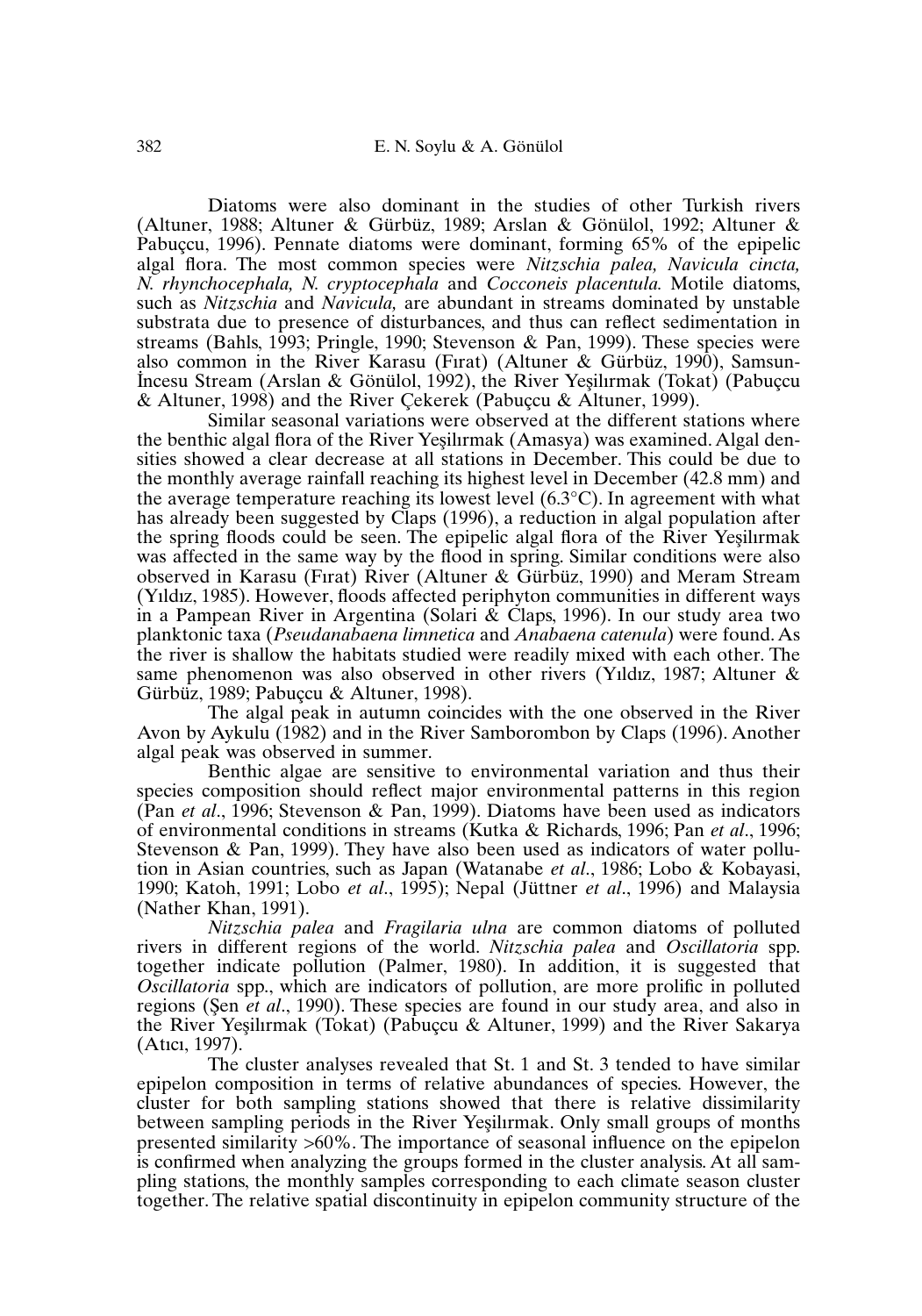River Yeşilırmak could reflect a combination of environmental factors that characterize each sampling site; and could be explained mainly by the discharge of sewage and the degree of point or non point pollution.

#### **REFERENCES**

- ALTUNER Z., 1988 A Study of the diatom flora of Aras River, Turkey. *Nova Hedwigia* 46: 225-263.
- ALTUNER Z. & GÜRBÜZ H., 1989 Karasu (Fırat) Nehri fitoplankton topluluğu üzerinde bir araştırma. [A study on the phytoplankton of the Karasu (Firat) River]. *I stanbul Üniversitesi Su Ürünleri Dergisi* 3(1-2): 151-176.
- ALTUNER Z. & GÜRBÜZ H., 1990 Karasu (Fırat) Nehri'nin epilitik ve epifitik algleri üzerine bir araştırma. [A study on the epilithic and epiphytic algae of the Karasu (Fırat) River]. X. Ulusal Biyoloji Kongresi, Erzurum, pp.193-203.
- ALTUNER Z. & PABUÇCU K., 1996 Yes¸ilırmak Nehri (Tokat) diyatome (Bacillariophyta) florası. [Diatom (Bacillariophyta) flora of the River Yeşilırmak (Bacıllariophyta) florası. [Diatom (Bacıllariophyta) flora of the River Yeşilirmak<br>(Tokat)]. 13. Ulusal Biyoloji Kongresi, İstanbul, Cilt V, Hidrobiyoloji Seksiyonu, pp. 266-276.
- ANAGNOSTIDIS K. & KOMÁREK J., 1988  $-$  Modern approach to the classification system of Cyanophytes. 3-Oscillatoriales. *Archiv für Hydrobiologie.* Suppl. 80, *Algological Studies* 80: 327-472.
- ANONYMOUS, 2000 Ministry of Agriculture and Forestry, Meteorological Bulletin, Mean and Extreme Temperature and Rainfall Values, Ankara, Turkey. .
- ARSLAN N. & GÖNÜLOL A., 1992 Samsun I ncesu Deresi'nin alg florası üzerinde . araştırmalar. [Studies on the algal flora of the Incesu Stream, Samsun – Turkey]. *Dog*˘*a Turkish Journal of Botany* 16: 311-334.
- ATICI T., 1997 Sakarya Nehri Kirliliği ve Algler. [The pollution and the algae of the River Sakarya]. *Ekoloji Çevre Dergisi*, Temmuz-Ag˘ustos-Eylül, 1997, sayı:24.
- AYKULU G., 1982 The epipelic algal flora of the River Avon. *British Phycolological Journal* 17: 27-38.
- BAHLS L.L., 1993 *Periphyton Bioassessment Methods for Montana Streams*. Helena, Montana, Water Quality Bureau, Department of Health and Environmental Sciences, 22 p.
- CLAPS C., 1996 Structure and dynamics of epipelic algae from a plain river (Samborombon River, Buenos Aires, Argentina). *Archiv für Hydrobiologie* 137: 251-263.
- COX E.J., 1991 "What is the basis for using diatoms as monitors of river water quality?" *In*: Whitton, B.A. *et al* (eds.), *The use of algae for monitoring rivers.* Austria, University of Innsbruck, pp. 33-41.
- GÖNÜLOL A. & OBALI O., 1998  $-A$  study on the phytoplankton of Hasan Uğurlu Dam Lake (Samsun-Turkey). *Turkish Journal of Biology* 22: 447-461.
- HUBER-PESTALOZZI G., 1969 *Das Phytoplankton des Süsswassers, Systematik und Biologie, Part 4: Euglenophyceen*. Stuttgart, E. Schweizerbart'sche Verlagsbuchhandlung (Nägele u. Obermiller), 606 p.
- HUBER-PESTALOZZI G., 1972 *Das Phytoplankton des Süsswassers, Systematik und Biologie, Part 6: Fott. B. Chlorophyceae (Grünalgen), Ordnung Tetrasporales*. Stuttgart, E. Schweizerbart'sche Verlagsbuchhandlung (Nägele u. Obermiller), 116 pp.
- JENKINS A., SLOAN W. T. & COSBY B.J., 1995 Stream chemistry in the Middle Hills and high mountains of the Himalayas, Nepal. *Journal of Hydrology* 166: 61-79.
- JOHN D. M., WHITTON B. A. & BROOK A.J., 2003 *The Freshwater Algal Flora of the British Isles: an identification guide to freshwater and terrestrial algae*. Cambridge, The Natural History Museum and The British Phycological Society, Cambridge University Press, 702 p.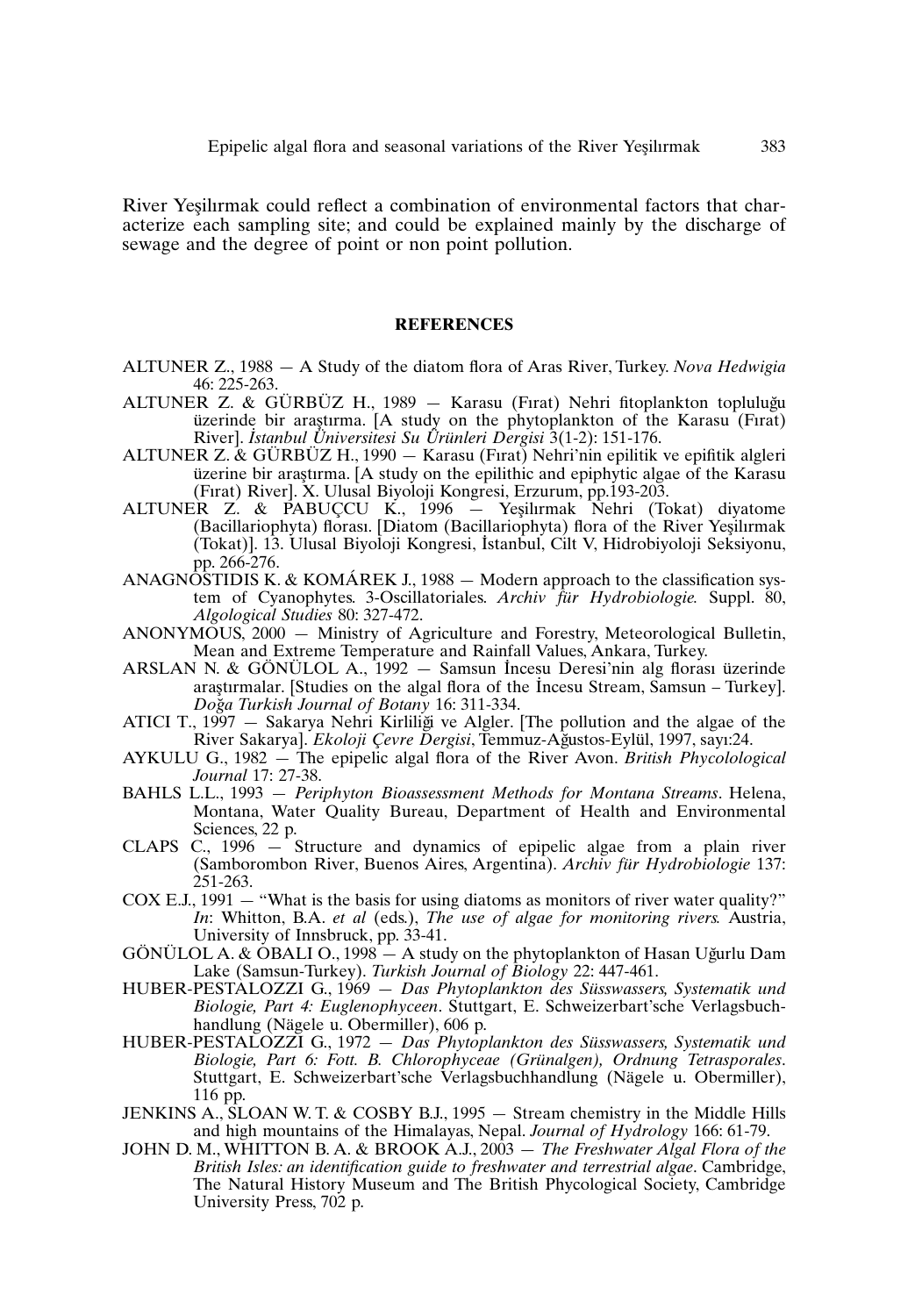- JÜTTNER I., ROTHFRITZ H. & ORMEROD S.J., 1996 Diatoms as indicators of river quality in the Nepalese Middle Hills with consideration of the effects of habitat specific sampling. *Freshwater Biology* 36: 475-486.
- KATOH  $\hat{K}$ , 1991 Spatial and seasonal variation of diatom assemblages composition in a partly polluted river. *Japanese Journal of Limnology* 52: 229-239.
- KAWECKA B., 1981 Sessile algae in European mountain streams. 2. Taxonomy and autoecology. *Acta Hydrobiologica* 23: 17-46.
- KOMÁREK J. & ANAGNOSTIDIS K., 1986 Modern approach to the classification system of Cyanophytes 2- Chroococcales. *Archiv für Hydrobiologie,* Suppl. 43: 157- 226.
- KOMÁREK J. & ANAGNOSTIDIS K., 1989 Modern approach to the classification system of Cyanophytes. 4. Nostocales*. Archiv für Hydrobiologie,* Suppl. 82, *Algological Studies* 56: 247-345.
- KOMÁREK J. & ANAGNOSTIDIS K., 1999 *Cyanoprokaryota, Chroococcales, Süßwasserflora von Mitteleuropa.* Stuttgart, New York, Gustav Fisher Verlag, 19/1, 548 p.
- KOMÁREK J., ELORANTA P. & LHOTSKY P., 1998 Cyanobacteria/ Cyanophyta. Morphology, taxonomy, ecology. *Archiv für Hydrobiologie*, Suppl. 129, *Algological studies*, 94, 382 p.
- KRAMMER K. & LANGE-BERTALOT H., 1986 *Bacillariophyceae. 1. Naviculaceae*, *Süßwasserflora von Mitteleuropa.* Stuttgart, New York, Gustav Fischer Verlag, 2/1, 876 p.
- KRAMMER K. & LANGE-BERTALOT H., 1991a *3. Bacillariophyceae. Centrales, Fragilariaceae, Eunoticeae*, *Süßwasserflora von Mitteleuropa*. Stuttgart, New York, Gustav Fischer Verlag, 2/3, 577 p.
- KRAMMER K. & LANGE-BERTALOT H., 1991b *4. Bacillariophyceae. Achnanthaceae, Kritische Ergänzungen zu* Navicula *(Lineolatae) und* Gomphonema *Gesamtliteraturverzeichnis*, *Süßwasserflora von Mitteleuropa*. Stuttgart, New York, Gustav Fischer Verlag, 2/4, 437 p.
- KRAMMER K. & LANGE-BERTALOT H., 1999 *Bacillariophyceae. 2. Bacillariaceae, Epithemiaceae, Surirellaceae, Süßwasserflora von Mitteleuropa.* Stuttgart, New York, Gustav Fischer Verlag, 2/2, 596 p.
- KUTKA F.J. & RICHARDS C.,  $1996 -$  Relating diatom assemblage structure to stream habitat quality. *Journal of North American Benthogical Society* 15: 496-80.
- LOBO E. A. & KOBAYASI H., 1990 Shannon's diversity index applied to some freshwater diatom assemblages in the Sakawa River system (Kanagawa Pref., Japan) and its use as an indicator of water quality. *Japanese Journal of Phycology* 38: 229- 243.
- LOBO E. A., KATOH K. & ARUGA Y., 1995 Response of epilithic diatom assemblages to water pollution in rivers in the Tokyo Metropolitan area. *Japanese Freshwater Biology* 34: 191-204.
- MOOSER K.A., MACDONALD G.M. & SMOL J.P., 1996 Applications of freshwater diatoms to geographical research. *Progress in Physical Geography* 20: 21-52.
- NATHER KHAN I.S.A., 1991 Effect of urban and industrial wates on species diversity of the diatom community in a tropical river, Malaysia. *Hydrobiologia* 224: 175- 184.
- PABUÇCU K. & ALTUNER Z., 1998 Planktonic algal flora of Yeşilırmak River Tokat (Turkey). *Bulletin of Pure and Applied Sciences* vol. 17 B (No.2): 101-112.
- PABUÇCU K. & ALTUNER Z., 1999 Çekerek (Tokat) Irmağı bentik diyatomeleri mikrografisi. The micrography of the benthic diatoms of the River Çekerek (Tokat)]. Uluslar arası katılımlı 14. Ulusal Elektron Mikroskop Kongresi, Uludag˘ Üniv., Bursa.
- PALMER C.M., 1980 *Algae and Water pollution.* New York, Castle House Publication Ltd. 100 p.
- PAN Y., STEVENSON R. J., HILL B., HERLIHY A. & COLLINS G., 1996 Using diatoms as indicators of ecological conditions in lotic systems: a regional assessment. *Journal of North American Benthogical Society* 15: 481-95.